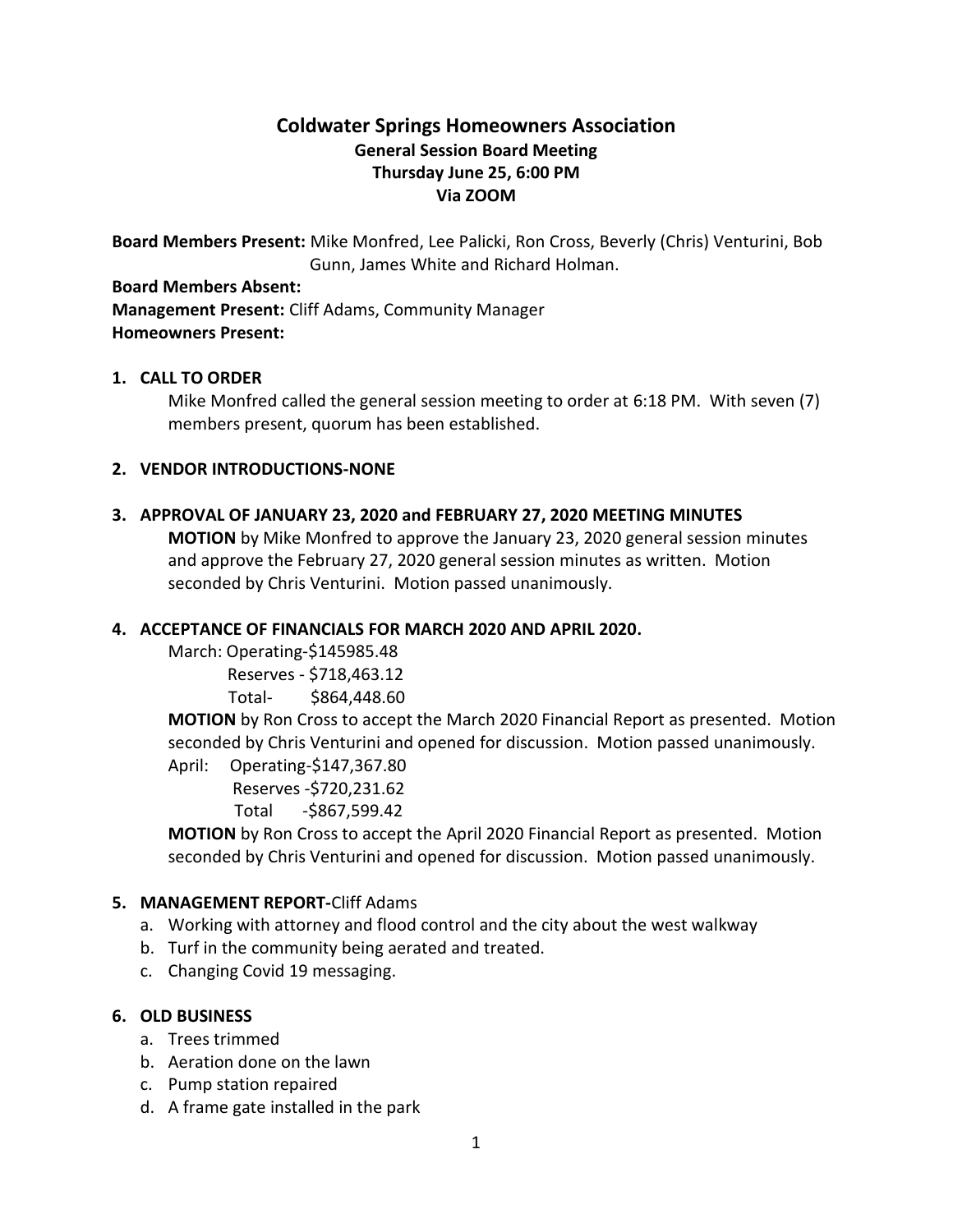- e. Increased cleaning of playground area
- f. Added Covid-19 warning to community park
- g. Discuss the City's new plan for walkway

### **7. NOMINATION OF OFFICERS**

Nomination to keep officers in current positions by Chris Venturini. Nomination seconded by James White. Motion passed unanimously.

#### **8. NEW BUSINESS**

• Relocate new cans to the park-completed

### **9. COMMITTEE REPORT**

- Social
- Landscape
- Architectural
- Safety Patrol-Bob Gunn Vacation/Empty Watch -7 Suspicious Persons - 33 Suspicious Vehicle - 32 Open Garage Doors -128 Bicycle Lane Parking -50 Street Parking Violation - 90 Overnight Street Parking -151 Traffic Violations - 36 Dogs Off Leash - 16 Motorist Assists - 40 Trespass on Golf Course -20 In Park After 10pm -19 Bicycles Without Lights -17 Warrant Arrest - 1 Assisted Avondale Police – 9
- MAJOR CRIME REPORT Vehicle Vandalized - 2 Homes Vandalized - I
	- Playground
	- Golf Club-weeds cleaned out.

#### **10. REVIEW/ACTION ITEM LIST**

#### **11. HOMEOWNER COMMENT PERIOD**

- Greg Cronkright-had questions about his statement.
- **12. NEXT MEETING DATE-**July 30, 2020 at 6:00 PM